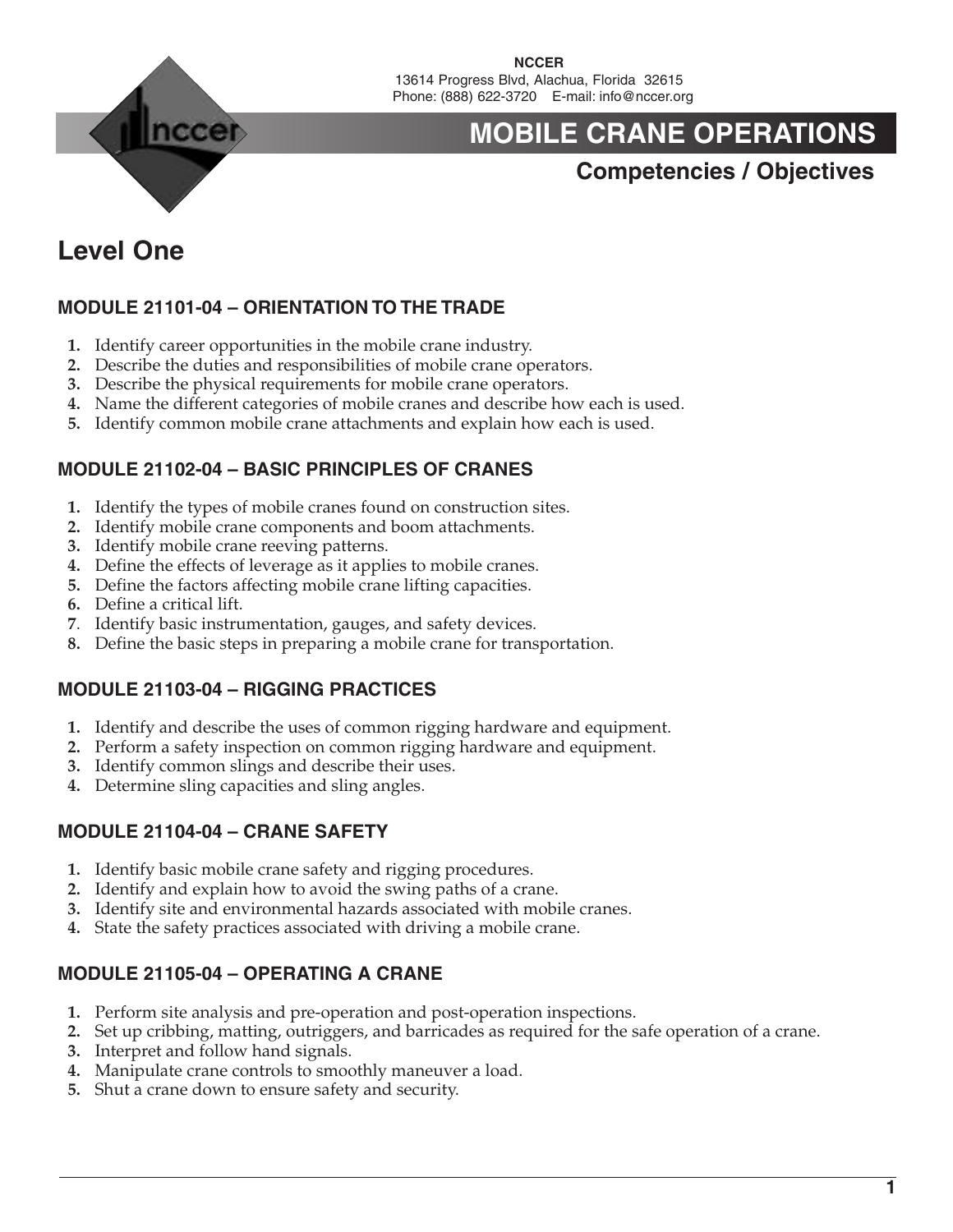### **Level Two**

#### **MODULE 21201-04 – COMMUNICATION**

- 1. Identify the signal person on a job site.
- 2. Communicate effectively at the job site with management, the crew, and the signal person.
- 3. Demonstrate the standard hand signals as specified in ASME B30.5.
- 4. Describe the communication dynamics involved in conducting multiple-crane lifts.
- 5. Describe the signaling procedure used when crane operations require more than one signal person.
- 6. Identify the various methods of communication on the job.
- 7. Demonstrate communication procedures using a handheld radio.

#### **MODULE 21202-04 – MACHINE POWER FLOW**

- 1. Describe the various types of power sources used on mobile cranes.
- 2. Identify the major components used in mobile crane power systems, including the mechanical, electrical, pneumatic, and hydraulic power systems.
- 3. Identify the major power flow systems associated with transmitting power through mobile cranes.

#### **MODULE 21203-04 – PREVENTIVE MAINTENANCE**

- 1. Define the responsibilities of the operator in the preventive maintenance program.
- 2. Perform various preventive maintenance functions.
- 3. Define the safety requirements that apply when checking various fluid levels.
- 4. Identify the differences between preventive maintenance inspections and compliance inspections.
- 5. Identify the different types of compliance inspections and their requirements.
- 6. Perform a daily pre-startup inspection.
- 7. Identify the requirements for frequent and periodic inspections.

#### **MODULE 21204-04 – WIRE ROPE**

- 1. Describe how wire rope is constructed and secured and how its breaking strength is determined.
- 2. Determine the allowable working load of wire rope.
- 3. Perform a wire rope inspection.
- 4. Identify wire rope replacement criteria and describe procedures for replacement.
- 5. Describe the proper maintenance procedures for wire rope.
- 6. Describe proper procedures and methods of reeving all wire ropes and multiple-part lines.
- 7. Describe the advantages of using multi-part reeving.

#### **MODULE 21205-04 – COMPUTER AIDS/OPERATOR AIDS**

- 1. Define the purpose of a load indicator (LI) and a load moment indicator (LMI).
- 2. Identify the inputs for an LMI.
- 3. Describe the input devices for an LI, LMI, and anti-two-block (ATB) device.
- 4. Recognize the conditions that activate various alarms on an LMI and ATB.
- 5. Identify the conditions that affect various crane controls.
- 6. Predict which crane controls will be affected by various out-of-specification conditions on the LMI.
- 7. Interpret signals received through various operator aids.
- 8. Describe various operator aids not associated with an LI, LMI, or ATB.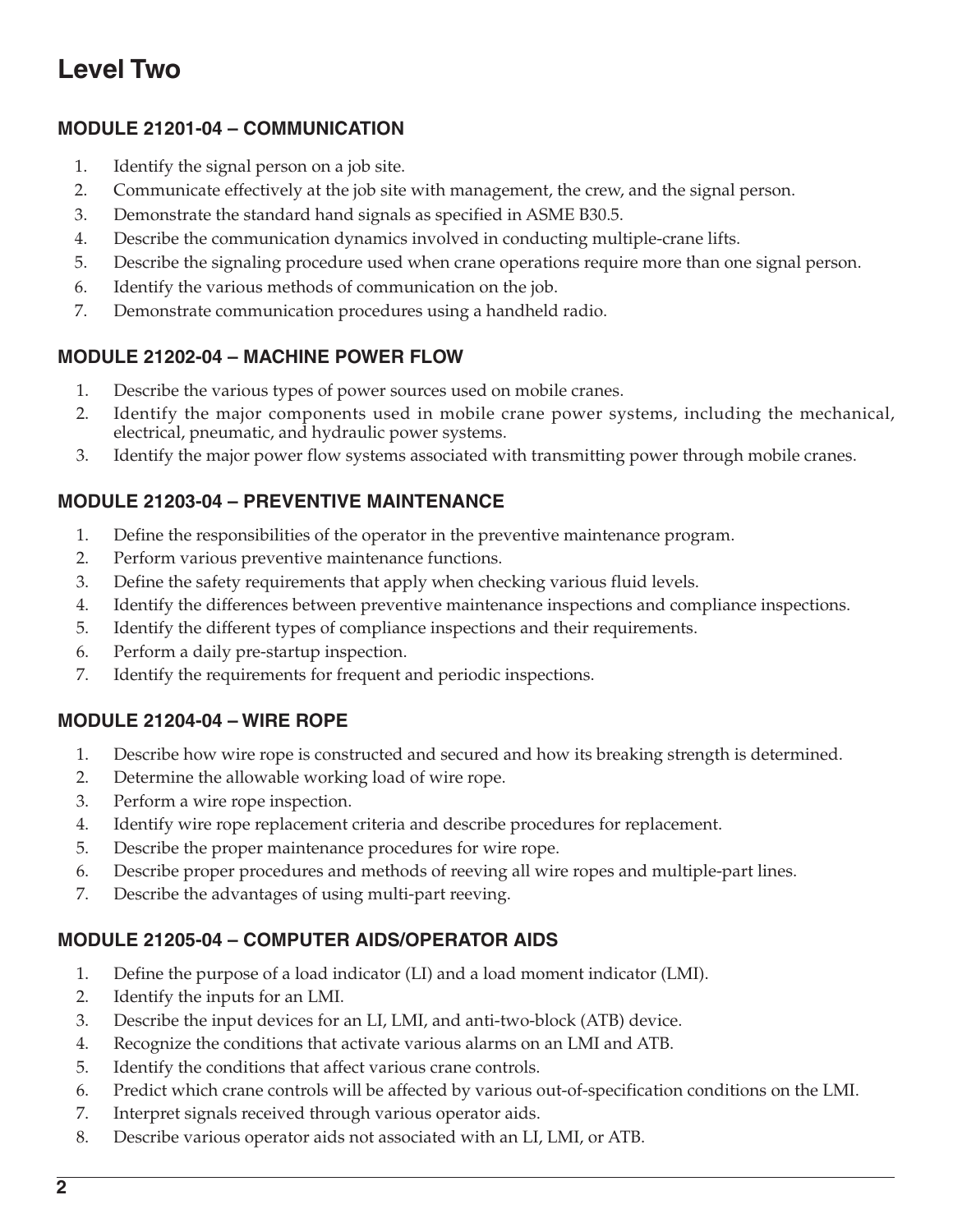#### **MODULE 21206-04 – LOAD DYNAMICS**

- 1. Describe the principles of mobile crane operations as they relate to leverage and center of gravity.
- 2. Identify a mobile crane's tipping axis as it relates to leverage and center of gravity.
- 3. Describe changes in a mobile crane's leverage relative to various boom operating quadrants.
- 4. Describe the effects of load radius on the rate of tipping.
- 5. Describe the effects of load movement on measured radius.
- 6. Define the effects of a submerged lift on crane capacity

#### **MODULE 21207-04 – ON-SITE EQUIPMENT MOVEMENT**

- 1. Configure the crane for movement.
- 2. Travel with the boom over the front and rear.
- 3. Identify various site hazards and restrictions to on-site equipment movement.
- 4. Identify manufacturer's data and documentation.
- 5. Identify the safety considerations involved in movement preparation.
- 6. Travel the crane over unlevel ground, and identify the safety considerations involved in this travel.
- 7. Identify the safety considerations involved in a pick-and-carry operation.
- 8. Define flotation capacity.
- 9. Define the importance of proper tire pressure.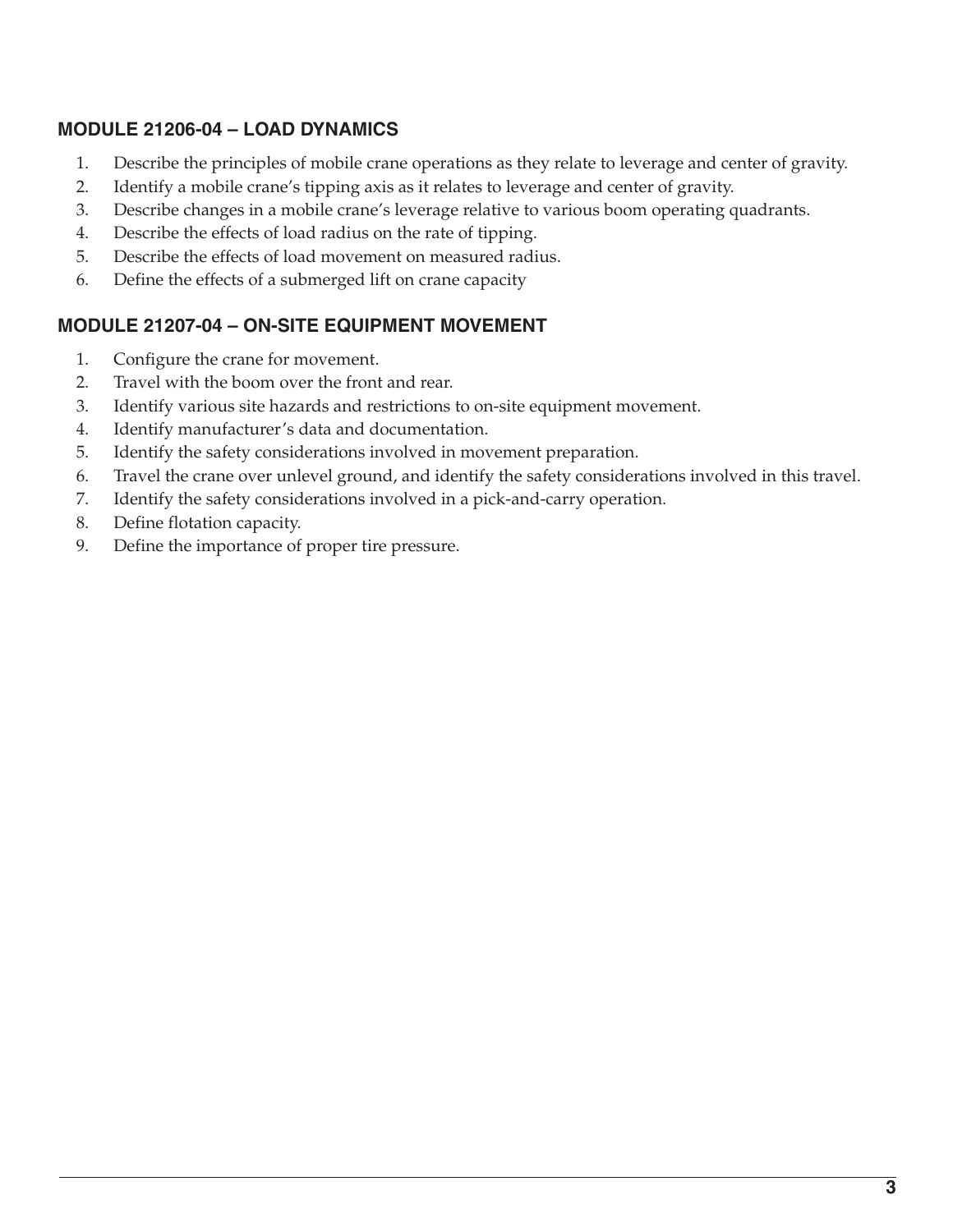## **Level Three**

#### **MODULE 21301-05 – LOAD CHARTS**

- 1. Define the concepts of center of gravity and leverage.
- 2. Define the importance of using a load/capacity chart for lifting operations.
- 3. Define the terms on a load/capacity chart to indicate boom angle, load radius, and boom length.
- 4. Calculate crane capacity using a load/capacity chart.
- 5. Calculate parts of line.
- 6. Identify the differences between on-rubber and on-outrigger charts.
- 7. Identify the difference between lattice boom, hydraulic boom, and boom truck, and boom attachment charts.
- 8. Describe different crane counterweight configurations.
- 9. Explain the importance of reviewing setup and operational procedures.

#### **MODULE 21302-05 – TELESCOPIC BOOM ATTACHMENT ASSEMBLY AND DISASSEMBLY**

- 1. Determine if there is adequate space and resources for crane assembly and disassembly.
- 2. Define the relationship of the counterweight to the assembly and disassembly of the boom.
- 3. Assemble and disassemble various crane attachments and components.

#### **MODULE 21303-05 – ADVANCED OPERATIONAL TECHNIQUES**

- 1. Recognize the crane, communication, and personnel requirements for multiple-crane lifts, and identify requirements for personnel lifts.
- 2. Perform a blind lift under the direction of one or more signal people.
- 3. Identify the crane requirements and environmental guidelines for critical lifts.
- 4. Identify safety practices when operating in the path of transmitter energy.
- 5. Define the regulations for demolition procedures.
- 6. Describe the guidelines for safely operating a vacuum lifting device for lifting purposes.
- 7. Define the requirements for operating a magnet for lifting purposes.
- 8. Define the guidelines for operating a crane in extreme weather conditions.

#### **MODULE 21304-05 – LIFT PLANNING**

- 1. Provide the necessary information requested on a lift plan.
- 2. Reference available material that will assist in a safe lifting operation.
- 3. Calculate additions and deductions involved in lifting operations.
- 4. Identify existing operations that need special approval.
- 5. Identify engineering considerations in a lift plan.
- 6. Identify the various types of lift plans and their differences.
- 7. Identify the importance of lift plan implementation.
- 8. Describe the importance of following and adhering to a lift plan.